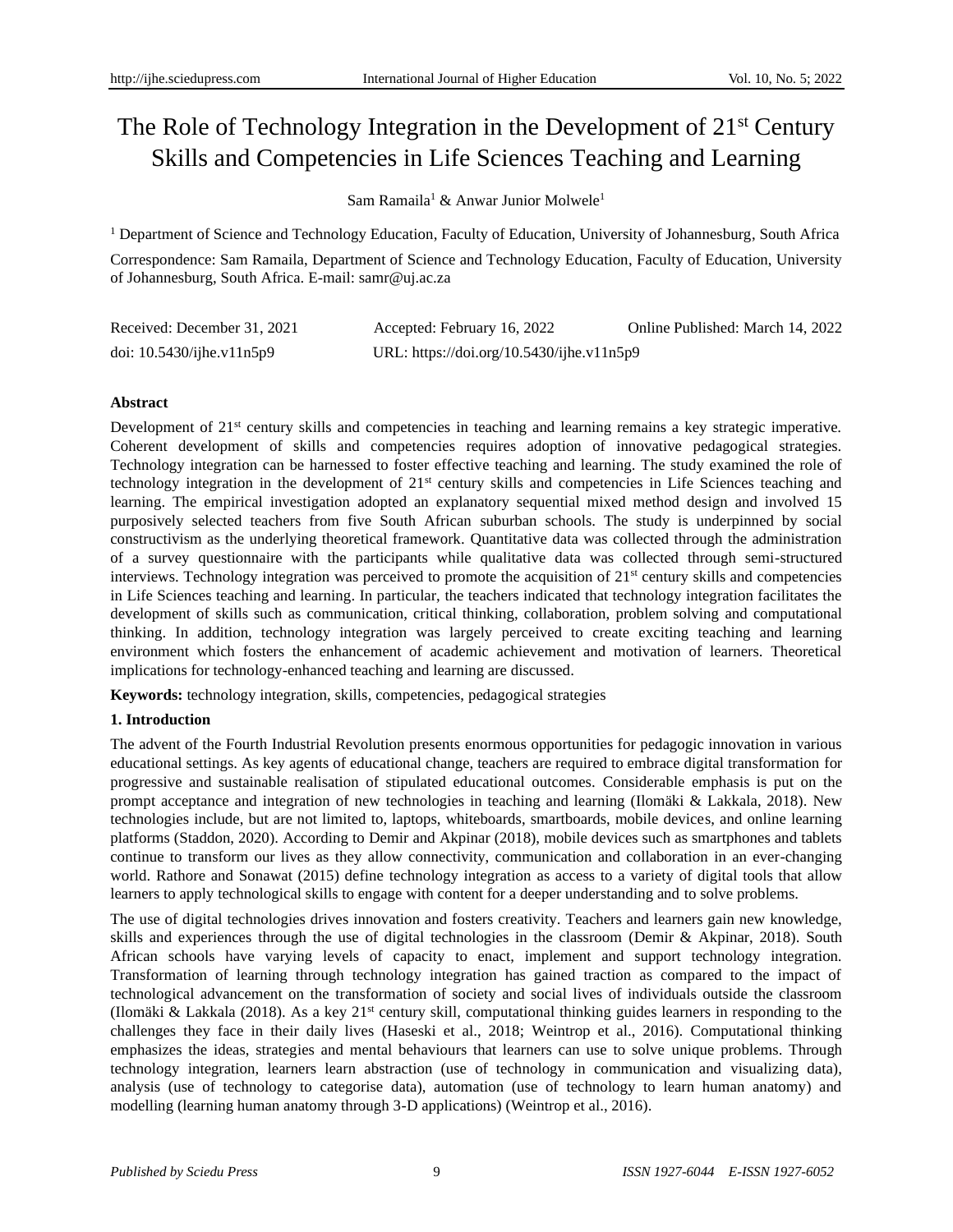Yáñez et al. (2015) argue that innovative teachers create and expand learning opportunities beyond the classroom and this professional attribute is evident in their pedagogies. In contrast to teachers who lack technological pedagogical content knowledge, innovative teachers use mobile technologies and the internet to develop learners' creative and critical thinking skills which can in turn be used in situations outside the classroom (Demir & Akpinar, 2018). Coherent technology integration in various educational settings is influenced by a myriad of factors such as lack of technological knowledge and inability to integrate technology successfully (Azarfam & Jabbari, 2012). The interplay between technology integration and the development of 21<sup>st</sup> century skills and competencies requires closer scrutiny. It is against this background that this study examined the role of technology integration in the development of 21st century skills and competencies in Life Sciences teaching and learning in suburban South African schools.

# **2. Literature Review**

# *2.1 Technology Integration in Teaching and Learning*

The constantly evolving educational environment presents opportunities to embrace digital transformation with a view to enhance the quality of instruction through pedagogic innovation. Embracing digital transformation requires teachers as key agents of educational change to carefully examine the pedagogic value of technology integration in teaching and learning. The proper use of technology has resulted in true learning by enhancing and transforming today's classrooms into smart learning environments (Firmin & Genesi, 2013). Smart learning environments create resourceful and student-centred learning opportunities that make learning more contextualised, social, reflective and active (Firmin & Genesi, 2013). Teachers play a central role in the integration of technology in the classroom. According to Chen et al. (2009), there has to be coherence among factors that affect the integration of technology in teaching and learning. These factors include teacher beliefs, knowledge and goals. Beliefs influence how the teacher selects and prioritizes the goals of learning. Beliefs influence the teacher's perception of classroom interactions and how they respond and make decisions about tools to be used in the process of learning.

At another pragmatic level, access to technology determines whether teachers will employ technology in their classrooms or not (Farjon et al., 2019). According to Abdu (2018), teachers are mainly responsible for the adaptation and implementation of information and communication technologies (ICT) in the classrooms and if they cannot access these technologies due to poor infrastructure or lack of finances, they cannot create smart environments. Another challenge for most teachers in this educational quest of technology integration is lack of ICT competence (De Vera et al., 2021). Teachers without technological knowledge find it challenging to address technological problems during teaching and learning. ICT competence is important because it allows teachers to devise and be creative enough in implementing technologies that are specific to their learning environments. Successful implementation of technology integration in the classrooms requires availability of digital tools in schools (Atabek, 2020).

## *2.2 Smart Learning Environments*

Smart learning environments are characterised by availability of ICT tools. Availability of affordable ICT tools in classrooms increases the standard of education through ubiquitous and flexible knowledge and skill attainment (Yáñez et al., 2015). Opportunities for learning are expanded beyond the classroom walls through these tools and learners can develop their critical and creative thinking in formal and informal contexts. In addition, the internet allows merging of formal learning and informal learning, giving rise to blended teaching and learning and new pedagogies such as flipped classroom pedagogies. According to Firmin and Genesi (2013), smart classrooms make learning more contextualised as learners are afforded opportunities to apply their skills in real life situations and play an active role in their learning. This implies that smart classrooms enable learners to learn by reflecting on their experiences and as they engage with one another through socialisation. The importance of technological knowledge has been acknowledged by Akcil et al. (2021). This paper argues that technology integration can play a pivotal role in the development of  $21<sup>st</sup>$  century skills and competencies in Life Sciences teaching and learning within smart learning environments.

## *2.3 Digital Technologies and 21st Century Skills and Competencies*

Digital technologies vary in scope in terms of their potential to promote development of  $21<sup>st</sup>$  century skills and competencies in the classroom. According to Cheung et al. (2021), digital technologies offer personalised learning. Personalised learning is enhanced through the use of a variety of applications that improve the quality of instruction in the classroom. Cheung et al. (2021) state that digital technologies allow teaching and learning that is based on teacher and learner traits and which is enhanced and improved by preferences and features found in ICT tools. Digital technologies are smart as they make individual development possible. For instance, artificial intelligence,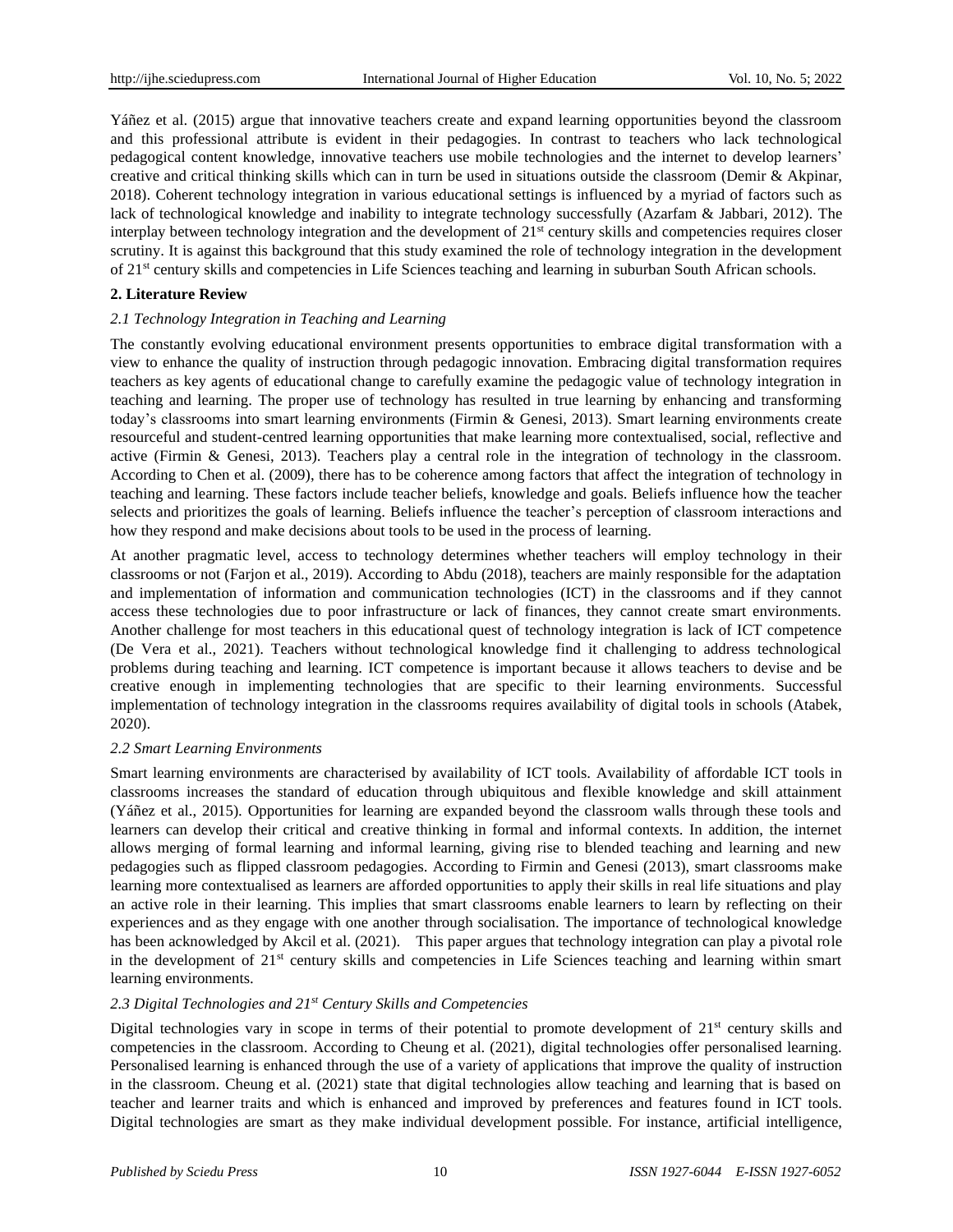image recognition and the internet provide insight into one's learning, performance and behaviour, which leads to better understanding and reflection of one's learning and teaching journey. Digital literacy dictates how technologies can be integrated to create smart learning environments. Computational classrooms make provision for digital convenience required for the development of 21st century skills and competencies. Learners can use tools to access all kinds of information and experience technology-oriented classrooms made possible by technology advancements and their successful implementation (Yilmaz, 2021). Through the use of technological tools, learners can acquire information and life skills such as creativity, critical thinking, technology literacy, flexibility and adaptability (Yilmaz, 2021).

## **3. Theoretical Framework**

The study is underpinned by social constructivism as the underlying theoretical framework. By its very nature, social constructivism is a sociological theory of knowledge according to which human development is socially situated and knowledge is constructed through interaction with others. Kapur (2018) posits that social construction of knowledge takes place in various ways and at different locations. More specifically, social construction of knowledge can be achieved through group discussions, teamwork or any instructional interaction in an educational or training institution, social media forum, religious and market places (Kapur, 2018). Social constructivism is also viewed as collaborative learning as it provides opportunities for interaction, discussion and sharing among students. This pedagogical philosophy allows for a range of interactive methods such as class discussions and small group discussions or students working in pairs on given projects or assignments. The underlying factor to the theory is that learners work in groups sharing ideas, brainstorming trying to discover cause and effect, answers to problems or just creating something new to add to existing knowledge.

## **4. Purpose of the Study**

The study examined the role of technology integration in the development of  $21<sup>st</sup>$  century skills and competencies in Life Sciences teaching and learning in selected South African suburban schools. The empirical investigation is underpinned by the following concomitant objectives.

- To examine the role of technology integration in the development of  $21<sup>st</sup>$  century skills and competencies in Life Sciences teaching and learning.
- To examine pedagogical affordances of technology integration in relation to the development of  $21<sup>st</sup>$ century skills and competencies in Life Sciences teaching and learning.
- To identify challenges afflicting coherent technology integration in Life Sciences teaching and learning.

## **5. Methodology**

## *5.1 Research Design*

The study employed an explanatory sequential mixed method design. An explanatory sequential mixed method design provides opportunities for analysis of both qualitative and quantitative data and provides a deeper understanding of the research problem (Ivankova et al., 2006). Furthermore, no specific data is sufficient by itself to fully capture the human behaviour which in this context was human experiences in interaction with digital technologies in the classroom. These two types of data complemented each other in the study and each had their own strengths which allowed for robust analysis (Ivankova et al., 2006).

## *5.2 Sampling*

The study involved 15 purposively selected Life Sciences teachers from five suburban schools in South Africa. The schools were largely well-resourced. The schools were selected on the basis of their capacity to provide meaningful opportunities for technology integration in Life Sciences teaching and learning. The teachers were selected on the basis of the professional experience in Life Sciences teaching and learning.

## *5.3 Data Collection and Analysis*

Quantitative data was collected through the administration of a survey questionnaire with the participants while qualitative data was collected through semi-structured interviews. Quantitative data was analysed using SPSS version 26. Qualitative data was specifically collected to provide elaboration on trends that emerged from quantitative data. The interview data was transcribed and analyzed using both inductive and deductive thematic analysis (Braun & Clarke, 2012). The researchers followed the six phases of thematic analysis, namely: familiarization with data; generation of codes; theme identification; theme consolidation; defining and analyzing the themes; and report production (Braun & Clarke, 2006).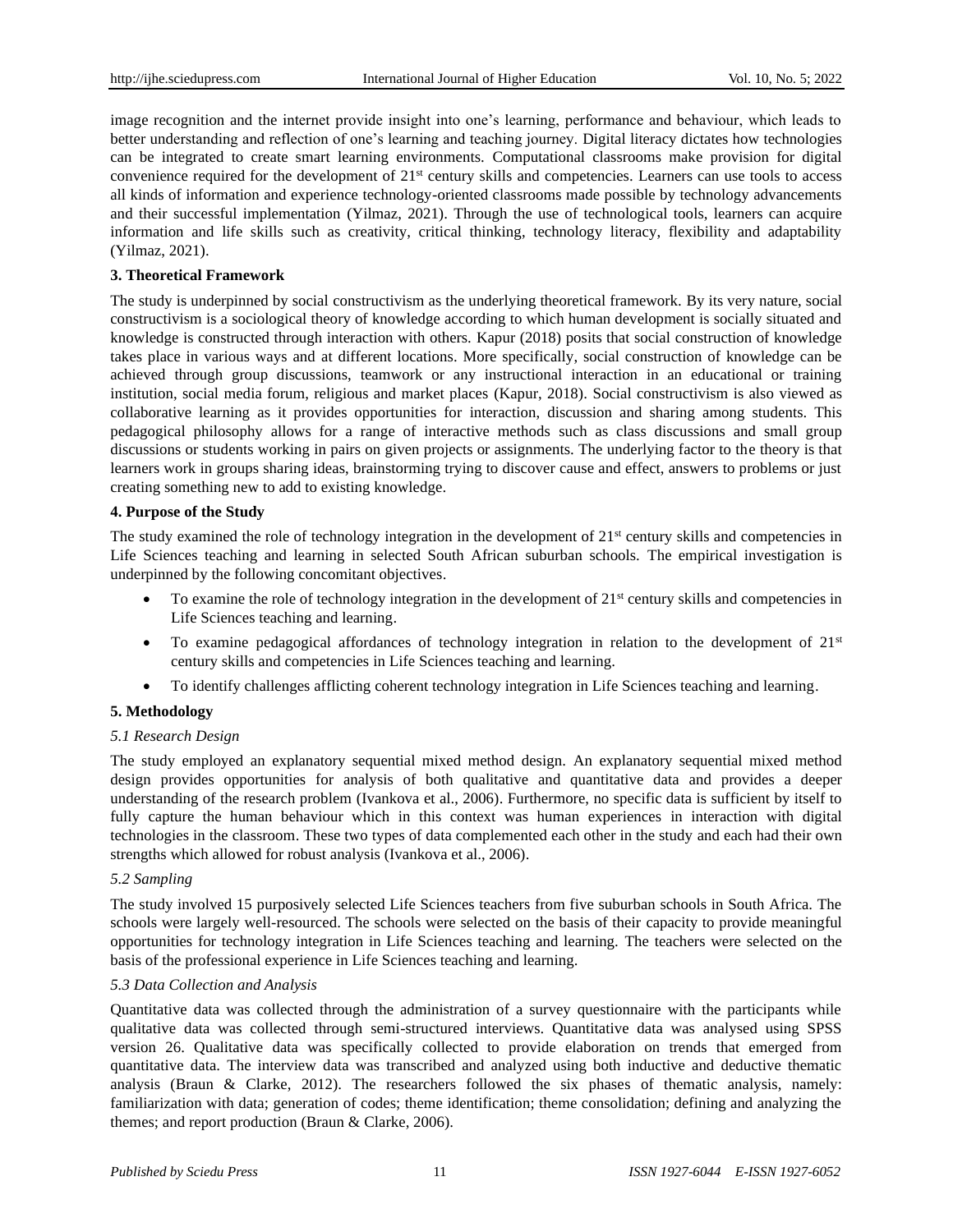## **6. Research Findings**

# *6.1 Findings Emanating from Quantitative Data*

The teachers' disposition about their professional inclination to integrate technology in Life Sciences teaching and learning is depicted in Figure 1 below. The participants largely demonstrated a positive disposition about their professional agency to integrate technology in Life Sciences teaching and learning. This professional inclination can be attributed to the availability of technological resources at their schools. This implies that availability of essential resources is central to coherent integration of technology in teaching and learning.





Table 1 below provides technological devices used by teachers in Life Sciences teaching and learning. Technological devices that were mainly used by the teachers are desktop computers, laptops and smartphones. This pattern of use can be attributed to the type of technological resources available at the selected schools.

| Table 1. Technological devices used by teachers in Life Sciences teaching and learning |  |  |  |  |
|----------------------------------------------------------------------------------------|--|--|--|--|
|                                                                                        |  |  |  |  |

| <b>Device</b>    | Frequenc |
|------------------|----------|
| Desktop computer | 15       |
| Laptop           | 14       |
| Tablet           | 8        |
| Smartphone       | 12       |

The teachers used various applications in Life Sciences teaching and learning with a view to foster development of 21st century skills and competencies. Table 2 below provides a list of applications used by the teachers. The applications that were mainly used by the teachers in Life Sciences teaching and learning are WhatsApp, Zoom and Kahoot.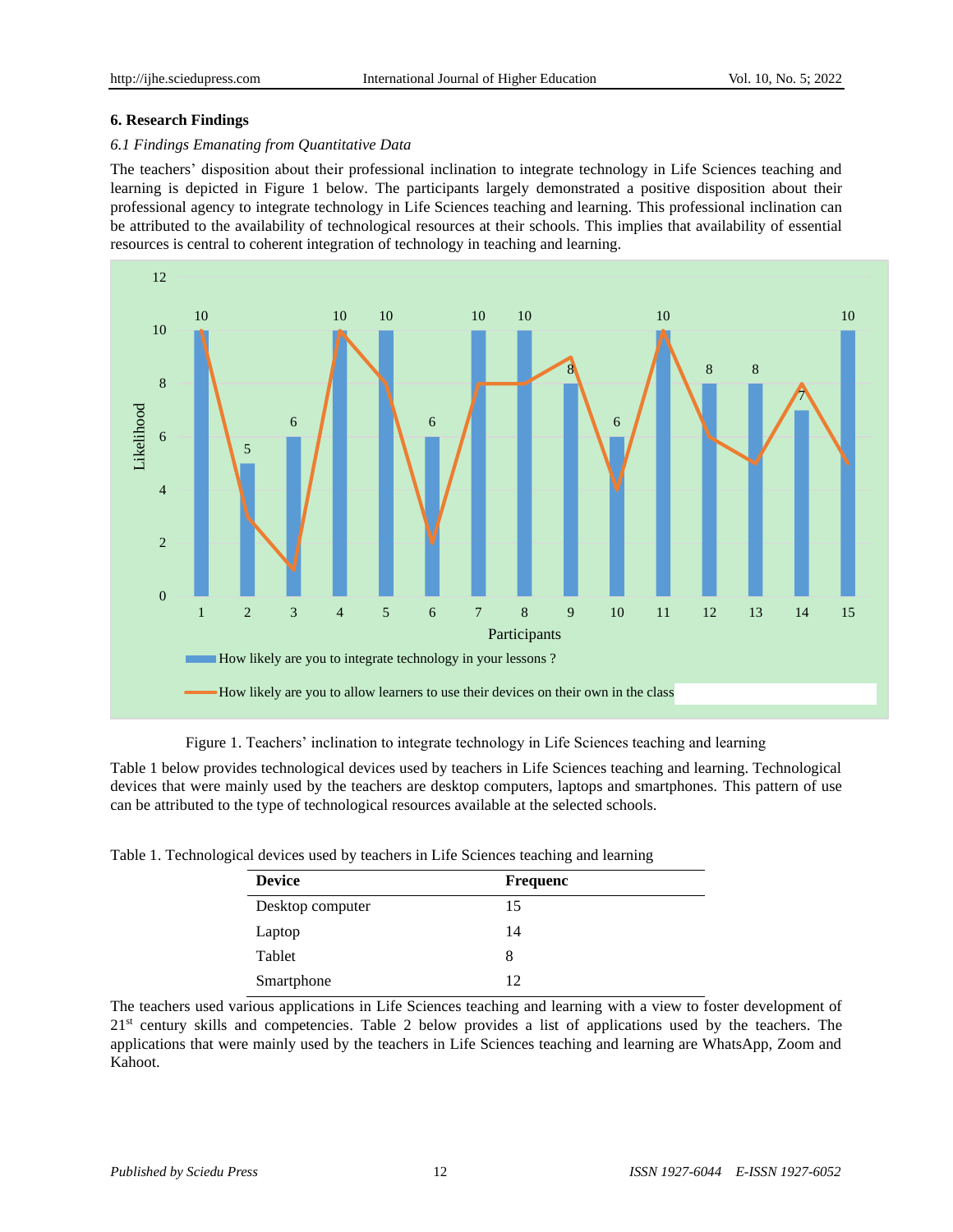| <b>Application</b> | <b>Frequency</b> |
|--------------------|------------------|
| WhatsApp           | 13               |
| Zoom               | 11               |
| Kahoot             | 10               |
| Facebook           | 13               |
| Socrative          | 8                |
| Class Dojo         | 4                |
| Near Pod           | 4                |

Table 2. Applications used by teachers in Life Sciences teaching and learning

Table 3 below provides perceived 21<sup>st</sup> century skills and competencies developed in Life Sciences teaching and learning through technology integration. Dominant perceived 21<sup>st</sup> century skills and competencies that were developed in Life Sciences teaching and learning through technology integration were critical thinking, communication, computational thinking and collaboration.

Table 3. Perceived 21<sup>st</sup> century skills and competencies that were developed in Life Sciences teaching and learning through technology integration

| $21st$ skills and competencies | <b>Frequency</b> |
|--------------------------------|------------------|
| Critical thinking              | 14               |
| Communication                  | 13               |
| Collaboration                  | 12               |
| Problem solving                | 8                |
| Computational thinking         | 11               |

The teachers adopted various pedagogical strategies when integrating technology in Life Sciences teaching and learning with a view to foster development of 21<sup>st</sup> century skills and competencies. The pedagogical strategies that were extensively used are small group discussions, collaborative learning, cooperative learning and classroom discussions.

Table 4. Pedagogical strategies adopted by teachers when integrating technology in Life Sciences teaching and learning

| <b>Pedagogical strategy</b> | <b>Frequency</b> |  |
|-----------------------------|------------------|--|
| Small group discussions     | 12               |  |
| Collaborative learning      | 11               |  |
| Cooperative learning        | 13               |  |
| Inquiry-based learning      | 9                |  |
| Classroom discussions       | 13               |  |
| Gamification                |                  |  |

Teachers' perceptions about the pedagogical affordances of technology integration in Life Sciences teaching and learning are depicted in Figure 2 below. The teachers demonstrated a positive disposition about the pedagogical value of technology integration in Life Sciences teaching and learning.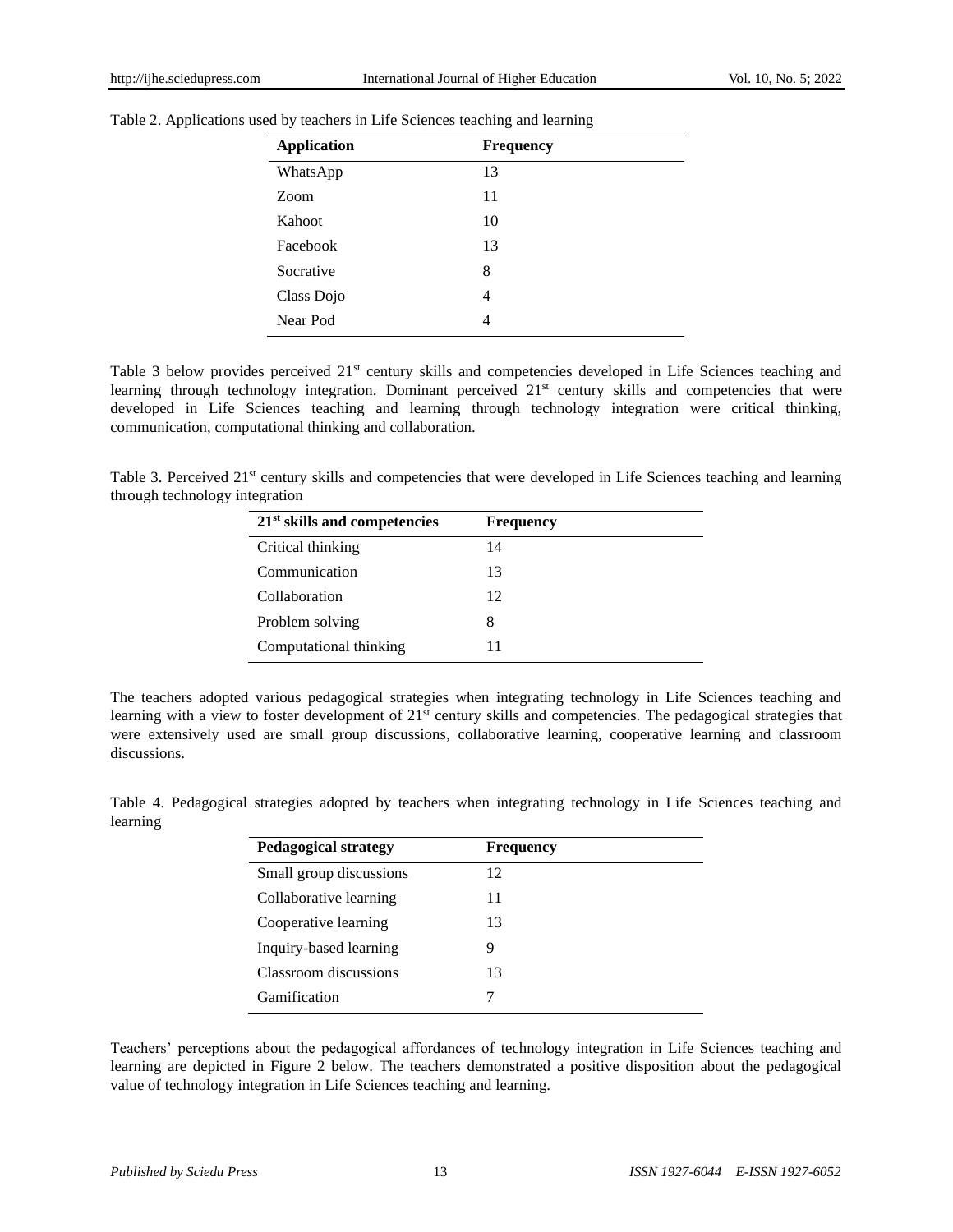

# Figure 2. Teachers' perceptions about the pedagogical affordances of technology integration in Life Sciences teaching and learning

## *6.2 Findings Emanating from Qualitative Data*

Findings emanating from qualitative data were clustered according to the key themes that emerged during data analysis, namely: pedagogical affordances of technology integration in Life Sciences teaching and learning, development of 21st century skills and competencies through technology integration, technology integration in Life Sciences teaching and learning and challenges afflicting technology integration in science classrooms.

## **Theme 1: Pedagogical affordances of technology integration in Life Sciences teaching and learning**

The teachers indicated that technology integration in teaching and learning promoted active learner engagement in classroom activities. This can be attributed to the interactive nature of the technological tools deployed. This sentiment is encapsulated in the following excerpt.

The learners are so enthusiastic when using applications such as WhatsApp, Zoom and Kahoot. The use of these applications provides collaborative and interactive learning opportunities.

Furthermore, technology integration was perceived to promote learner autonomy as it provided learners with additional opportunities to revisit the content covered for purposes of consolidating their own conceptual understanding as the following excerpt illustrates.

The use of Kahoot enables learners to learn independently by engaging with quizzes. Learners are excited by provision of immediate feedback which is important for their learning.

## **Theme 2: Development of 21st century skills and competencies through technology integration**

The teachers indicated that technology integration in Life Sciences teaching fosters the development of  $21<sup>st</sup>$  century skills and competencies. In addition, the teachers expressed fundamental appreciation of the interactive opportunities provided by technology integration in teaching and learning. These sentiments are reflected in the following excerpt.

The use of applications such WhatsApp, Zoom and Kahoot enabled learners to communicate, collaborate, solve problems and indulge in critical thinking. The interactive opportunities provided by the use of these application is crucially important.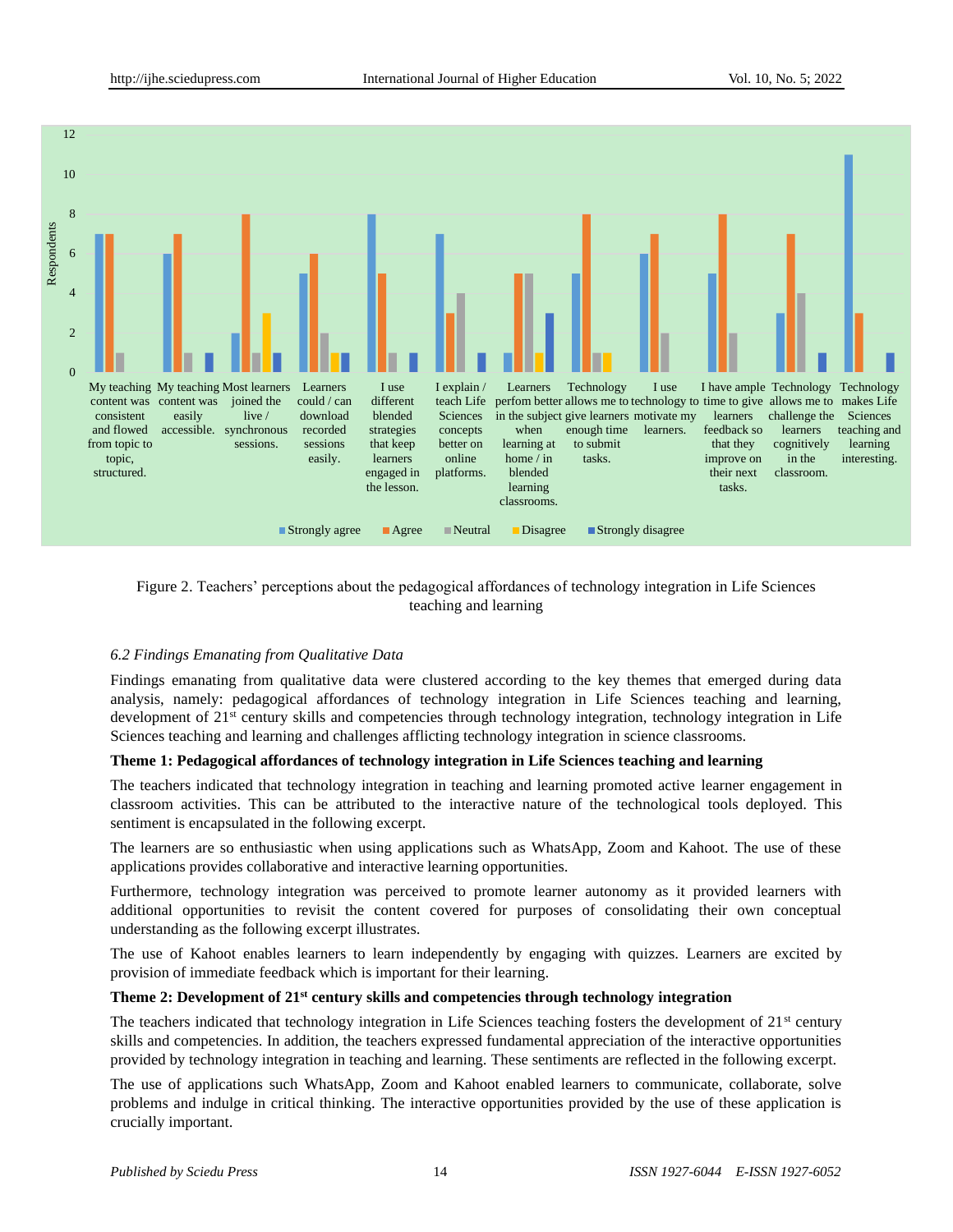## **Theme 3: Technology integration in Life Sciences teaching and learning**

The teachers maintained that careful selection and appropriate deployment of technological resources is of crucial significance. The teachers pointed out that coherent use of technological resources ought to be characterized by deployment of carefully planned instructional tasks and activities. This implies that meaningful use of technological resources in science classrooms requires enhanced technological pedagogical content knowledge. These sentiments are encapsulated in the following excerpt.

Careful planning of instructional tasks and activities is important for lessons to be more meaningful. For instance, the use of Kahoot requires preparation of quizzes in advance.

## **Theme 4: Challenges afflicting technology integration in science classrooms**

Access to bandwidth remains a key challenge afflicting coherent integration of technology in science teaching and learning. Internet connectivity is a key requirement for effective use of technological resources in online learning environments. However, the teachers indicated that the use of technological devices is sometimes plagued by intermittent inadequate internet connectivity. These sentiments are reflected in the following excerpt.

Internet connectivity is a problem sometimes. But it is not an impediment to technology integration in Life Sciences teaching and learning.

## **7. Discussion**

The advent of the Fourth Industrial Revolution presents enormous opportunities for technology integration in science teaching and learning with a view to foster the development of  $21<sup>st</sup>$  century skills and competencies. The key findings in this study demonstrated that technology integration in teaching and learning promotes active learner engagement in classroom activities. Furthermore, technology integration was perceived to promote learner autonomy as it provided learners with additional opportunities to revisit the content covered for purposes of consolidating their own conceptual understanding. These findings are consistent with a study conducted by Umugiraneza et al. (2018) which showed that technology integration and digital classrooms facilitate teaching and learning and contribute to overall learners' achievement. Technology is a tool that can transform learning and prepare learners to compete in the global arena through provision of access to appropriate applications and tools (Umugiraneza et al., 2018). However, Higgins et al. (2012) argue that technology can disrupt and constrain learning.

The teachers indicated that technology integration plays a pivotal role in the development of  $21<sup>st</sup>$  century skills and competencies in Life Sciences teaching and learning. According to Camilleri and Camilleri (2017), students can enhance their skills and competencies through integrated digital technologies. The teachers maintained that careful selection and appropriate deployment of technological resources is of crucial significance. The teachers pointed out that coherent use of technological resources ought to be characterized by deployment of carefully planned instructional tasks and activities. This implies that meaningful use of technological resources in science classrooms requires enhanced technological pedagogical content knowledge.

The teachers adopted various pedagogical strategies when integrating technology in Life Sciences teaching and learning. The pedagogical strategies that were extensively used are small group discussions, collaborative learning, cooperative learning and classroom discussions. Utilisation of integrated technologies leads to the discovery of other pedagogical approaches (Higgins et al., 2012). The teachers used various technological devices such as desktop computers, laptops and smartphones when integrating technology in Life Sciences teaching and learning. According to Washington (2017), digital classroom environments are growing in popularity and are proving to be convenient for teachers and students. Digital classroom environments open channels for communicative and collaborative interactions, allow convenient note taking, provide exposure to technology and develop the ability to work on practical problems with ease (Washington, 2017).

## *7.1 Interpretation of Key Findings in Terms of the Adopted Theoretical Framework*

The study is underpinned by social constructivism as the underlying theoretical framework. By its very nature, social constructivism is a sociological theory of knowledge according to which human development is socially situated and knowledge is constructed through interaction with others. Kapur (2018) posits that social construction of knowledge takes place in various ways and at different locations. The teachers adopted various pedagogical strategies when integrating technology with a view to foster the development of 21<sup>st</sup> century skills and competencies in Life Sciences teaching and learning. In support of this assertion, Kapur (2018) points out that social construction of knowledge can be achieved through group discussion, teamwork or any instructional interaction in an educational or training institution, social media forum, religious and market places. The teachers indicated that technology integration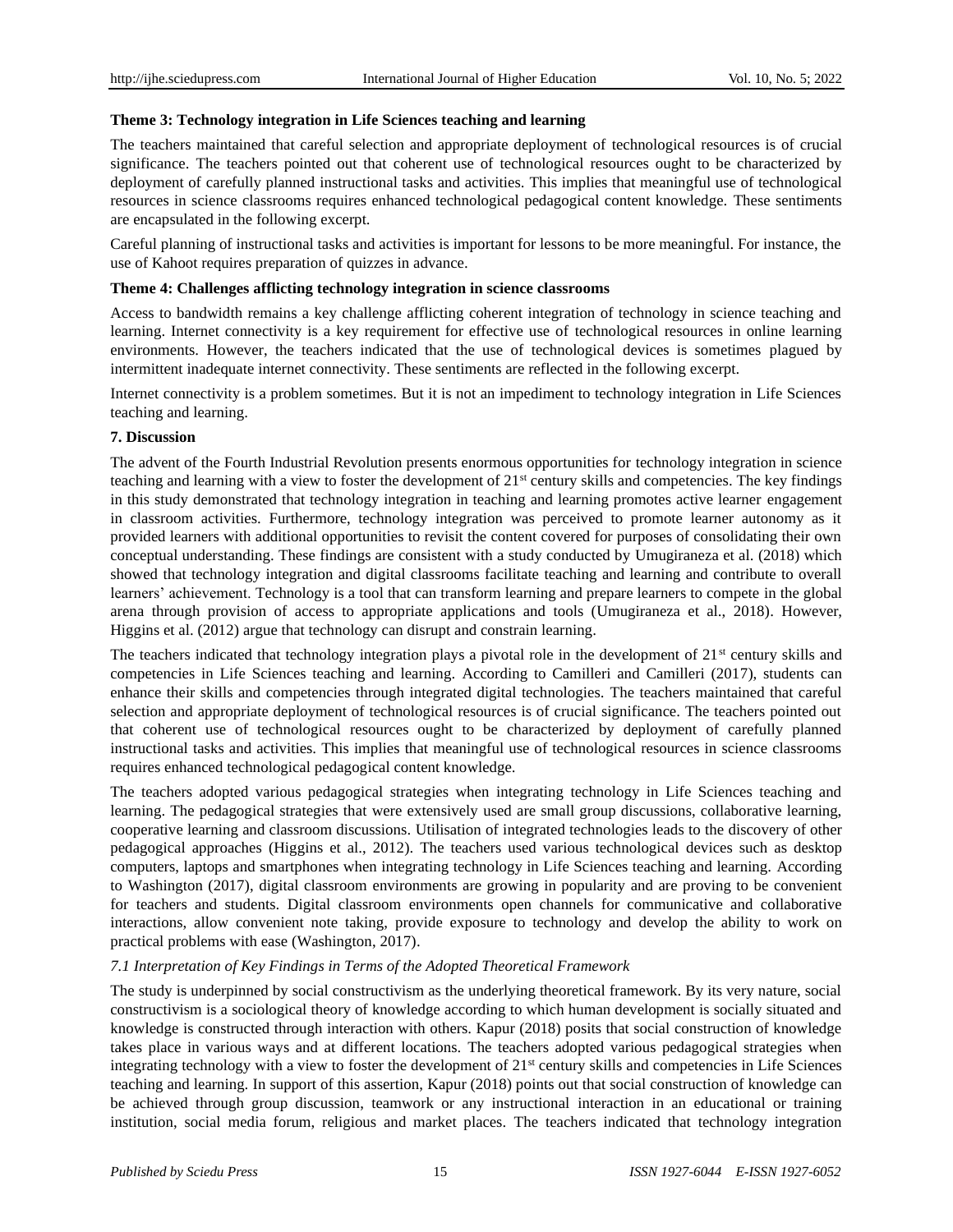promoted collaborative learning as learners were afforded opportunities for interaction, discussion and information sharing. Collaborative learning facilitated social construction of knowledge which culminated in the development of 21<sup>st</sup> century skills and competencies within the context of this study.

## **8. Recommendations Arising from the Study**

There is a critical need to harness pedagogical affordances of technology integration to inculcate  $21<sup>st</sup>$  century skills and competencies in science teaching and learning. This key strategic imperative can be realised through adoption of innovative pedagogical strategies which are responsive to the critical needs of diverse learners. As key agents of educational change, teachers ought to be implored to fully embrace digital transformation in order to realise stipulated educational outcomes. Embracing digital transformation requires coherent and sustainable enhancement of teachers' technological pedagogical content knowledge.

## **9. Conclusion**

This study demonstrated that technology integration plays a pivotal role in the development of  $21<sup>st</sup>$  century skills and competences in Life Sciences teaching and learning. The advent of the Fourth Industrial Revolution presents enormous opportunities for pedagogical innovation. Such opportunities ought to be harnessed to foster meaningful teaching and learning to bring about transformative change in society through inculcation of requisite skills. Fundamental socio-economic transformation is predicated on coherent development of requisite skills and this mission can be accomplished through technology integration in science teaching and learning.

## **References**

- Abdu, A. K. (2018). A review of technology integration in ELT: From CALL to MALL. *Language Teaching and Educational Research, 1*(1), 1-12.
- Akcil, U., Uzunboylu, H., & Kinik, E. (2021). Integration of technology to learning-teaching processes and Google workspace tools: A literature review. *Sustainability, 13*(9), 1-13. https://doi.org/10.3390/su13095018
- Atabek, O. (2020). Experienced educators' suggestions for solutions to the challenges to technology integration. *Education and Information Technologies, 25*(6), 5669-5685. https://doi.org/10.1007/s10639-020-10243-y
- Azarfam, A. Y., & Jabbari, Y. (2012). Dealing with teachers' technophobia in classroom. *Advances in Asian Social Science, 2*(2), 452-455.
- Braun, V. & Clarke, V. (2012). Thematic analysis. In H. Cooper, P. M. Camic, D. L., Long, A. T. Panter, D. Rindskopf, & K. J. Sher (Eds.). APA handbook of research methods in psychology, Vol. 2. Research designs: Quantitative, qualitative, neuropsychological, and biological (pp. 57-71). Washington, DC: American Psychological Association.
- Braun, V. & Clarke, V. (2006). Using thematic analysis in psychology. *Qualitative Research in Psychology, 3*(2), 77-101. https://doi.org/10.1191/1478088706qp063oa
- Camilleri, M. A., & Camilleri, A. (2017). The technology acceptance of mobile applications in education. In 13th International Conference on Mobile Learning (Budapest, April 10th). Proceedings, International Association for Development of the Information Society.
- Chen, F. H., Looi, C. K., & Chen, W. (2009). Integrating technology in the classroom: a visual conceptualization of teachers' knowledge, goals and beliefs. *Journal of Computer Assisted Learning, 25*(5), 470-488. https://doi.org/10.1111/j.1365-2729.2009.00323.x
- Cheung, S. K., Phusavat, K., & Yang, H. H. (2021). Shaping the future learning environments with smart elements: Challenges and opportunities.1-10. https://doi.org/10.1186/s41239-021-00254-1
- De Vera, J. L., Andrada, M. D., Bello, A., & De Vera, M. G. (2021). Teachers' competencies in educational technology integration on instructional methodologies in the new normal. *Lukad: An Online Journal of Pedagogy, 1*(1), 61-80.
- Demir, K., & Akpinar, E. (2018). The effect of mobile learning applications on students' academic achievement and attitudes toward mobile learning. *Malaysian Online Journal of Educational Technology, 6*(2), 48-59. https://doi.org/10.17220/mojet.2018.02.004